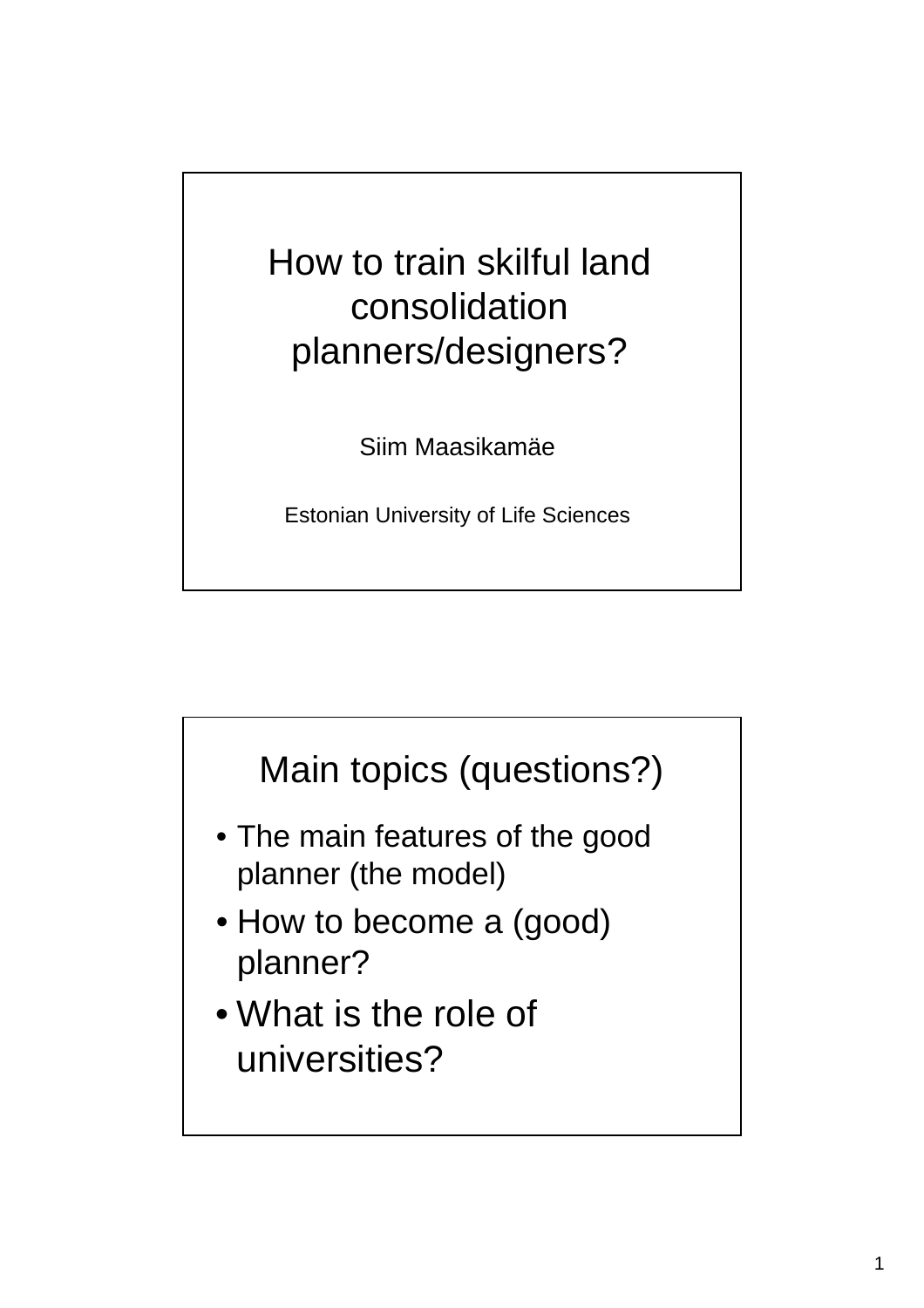## What the *planning* is? Introductory question

The *planning* is balanced combination of the two following components:

- the implementation and/or use of different procedures to perform routine tasks;
- the ART it is the making of decisions on the basis of inner feelings very often.

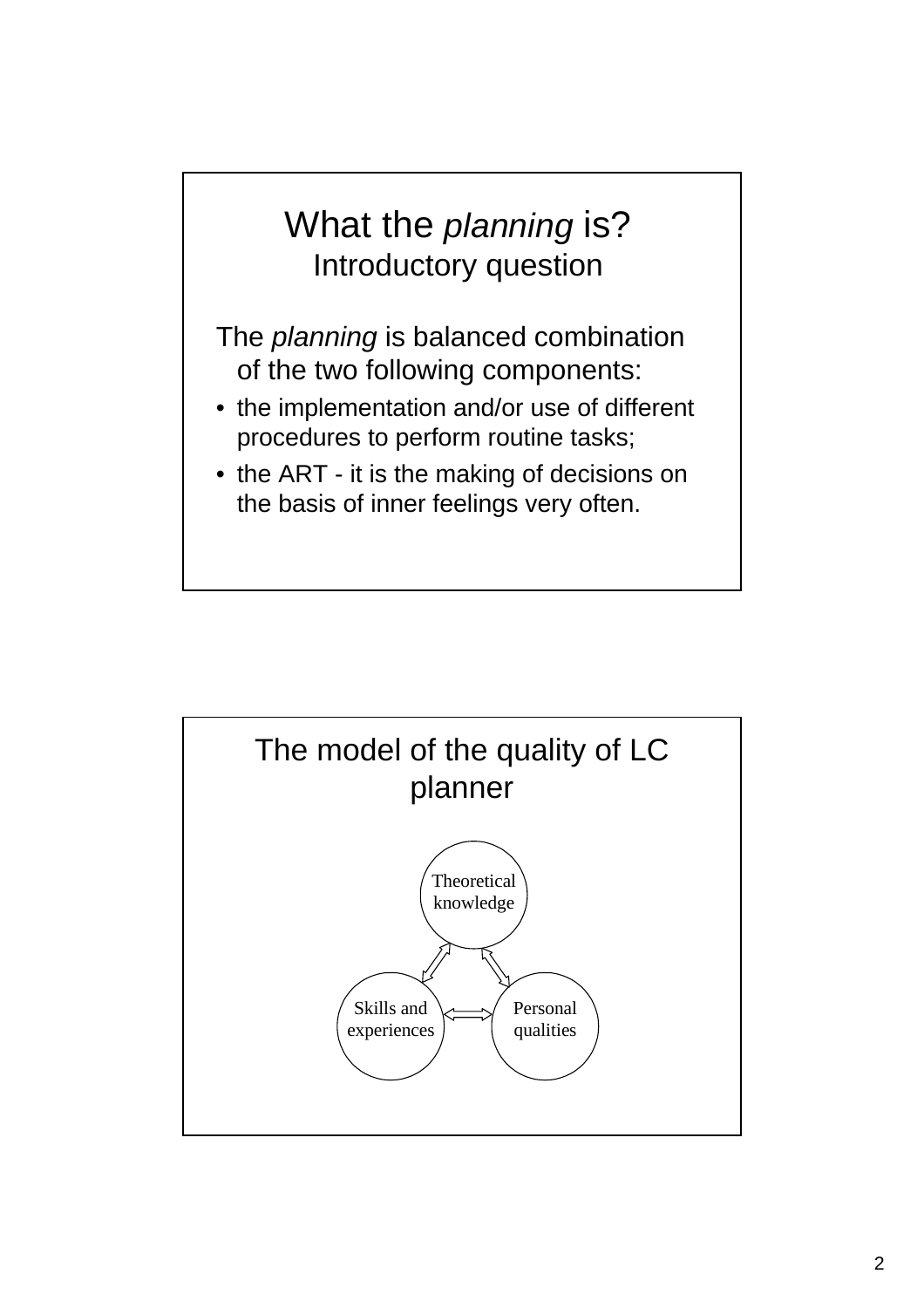## Theoretical knowledge 1

- Topography and cadastral surveying;
- Economy;
- Law (land, environment, planning procedures etc.);
- GIS and cartography;
- Basics of agronomy/agriculture;
- Technical infrastructure;
- Social infrastructure;
- Methods and tools of decision making;
- ... what else?

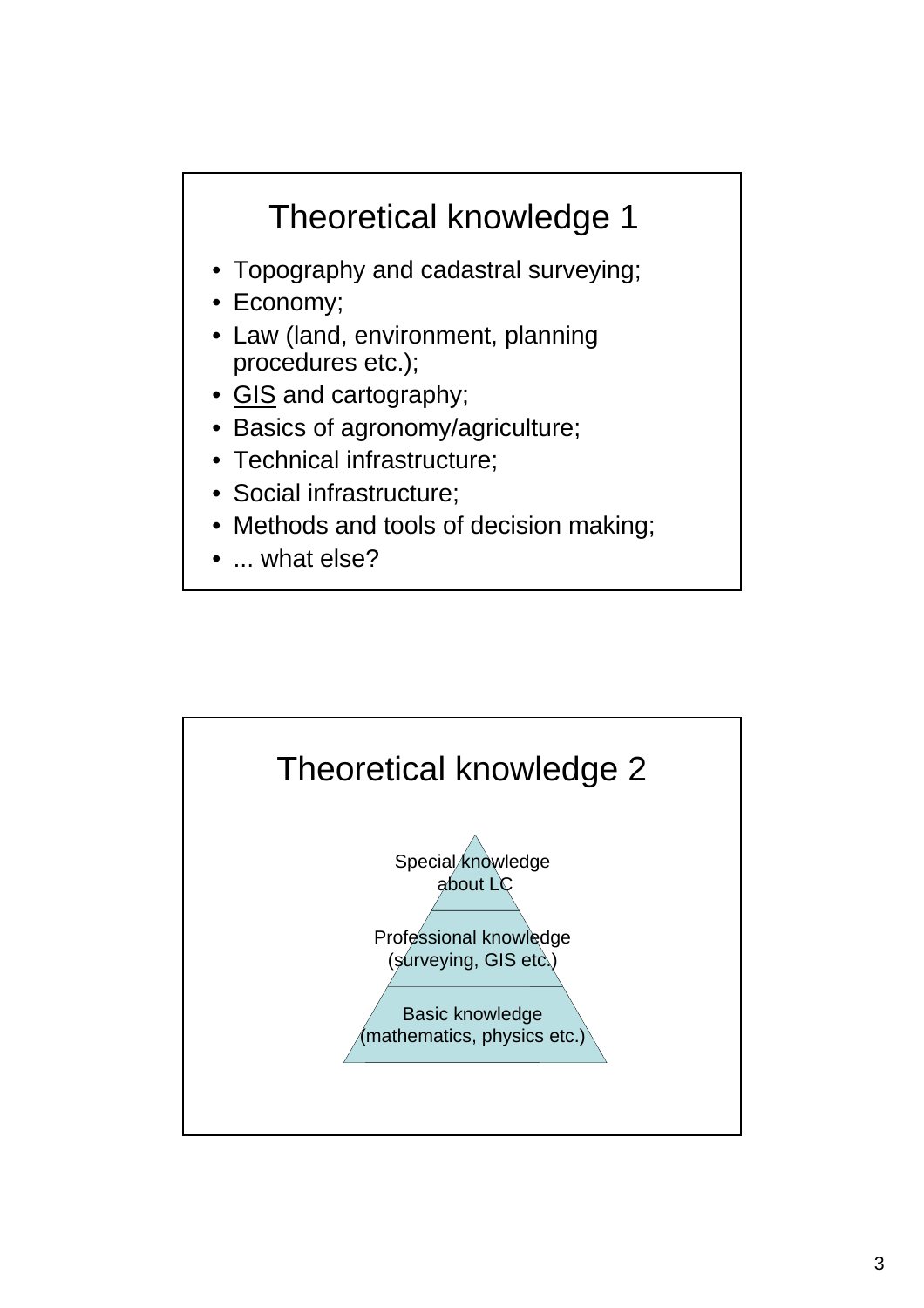

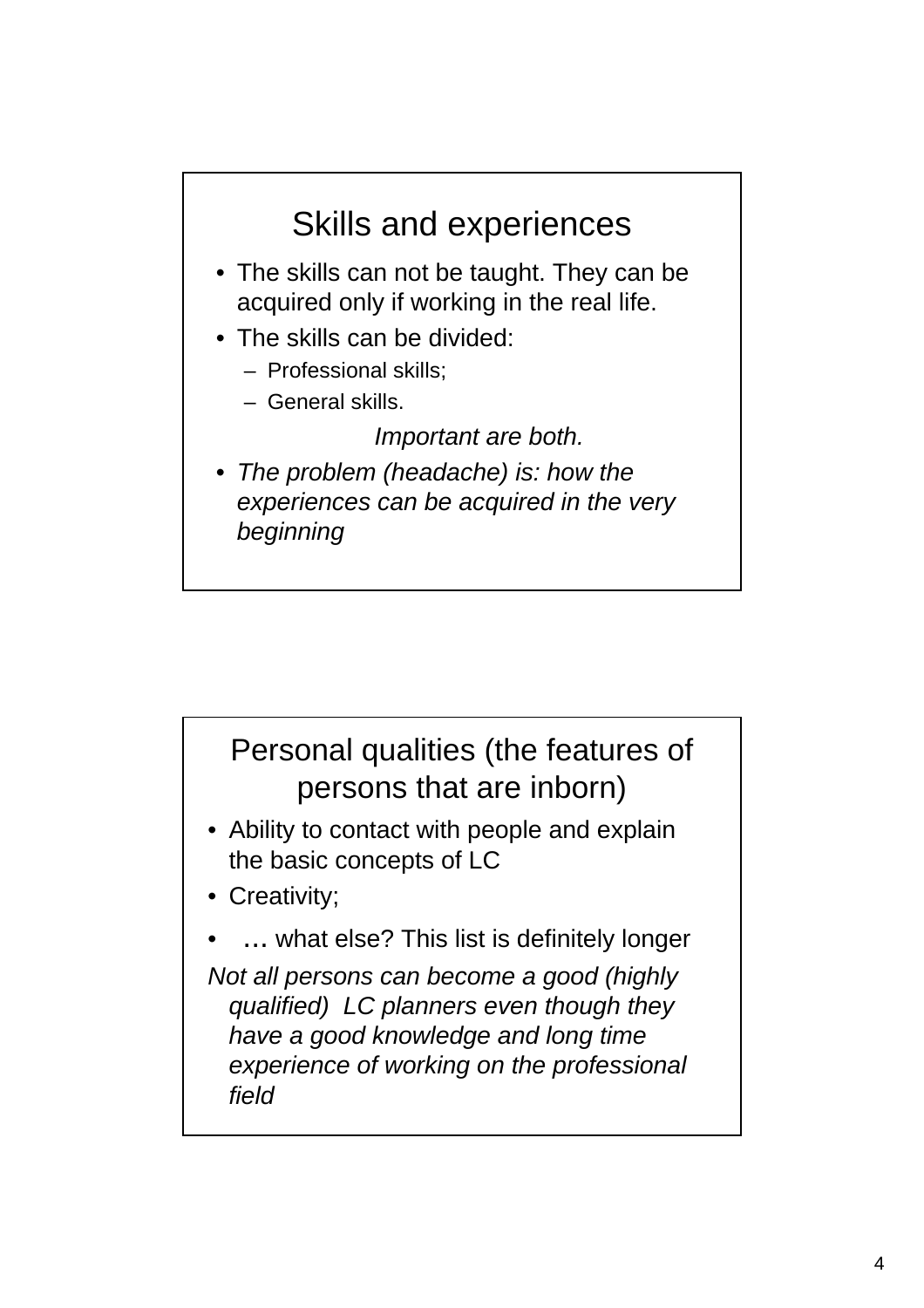

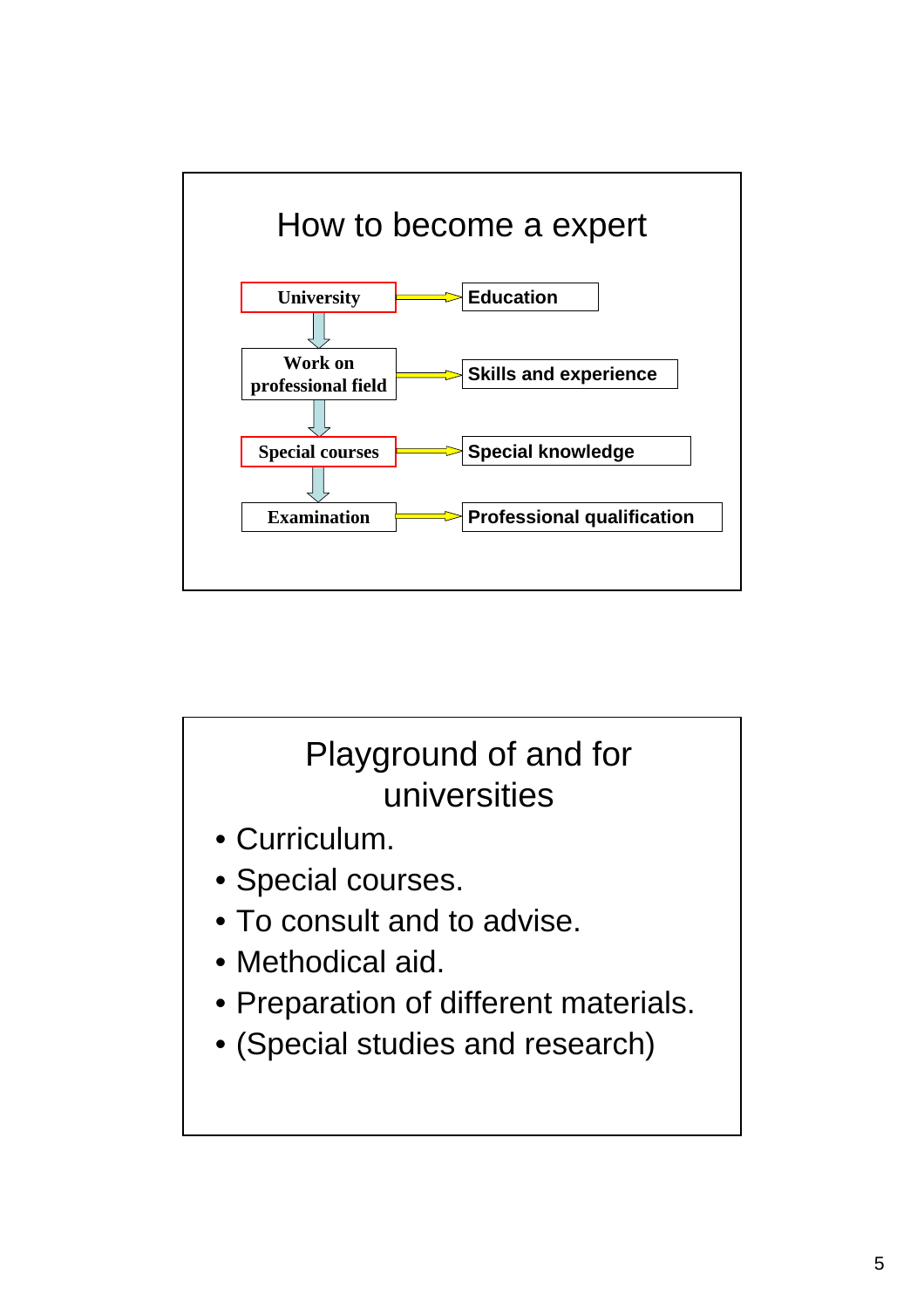

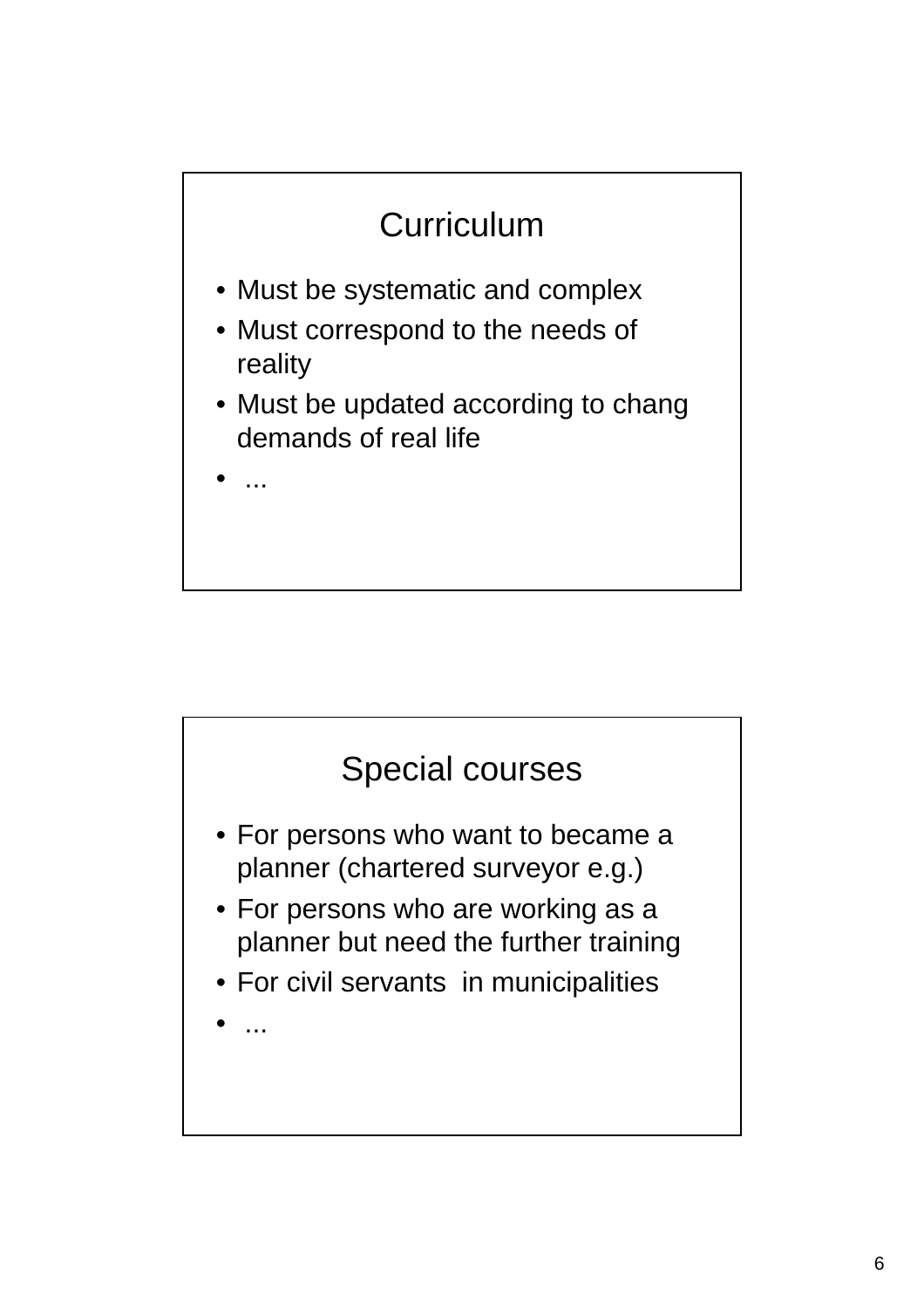

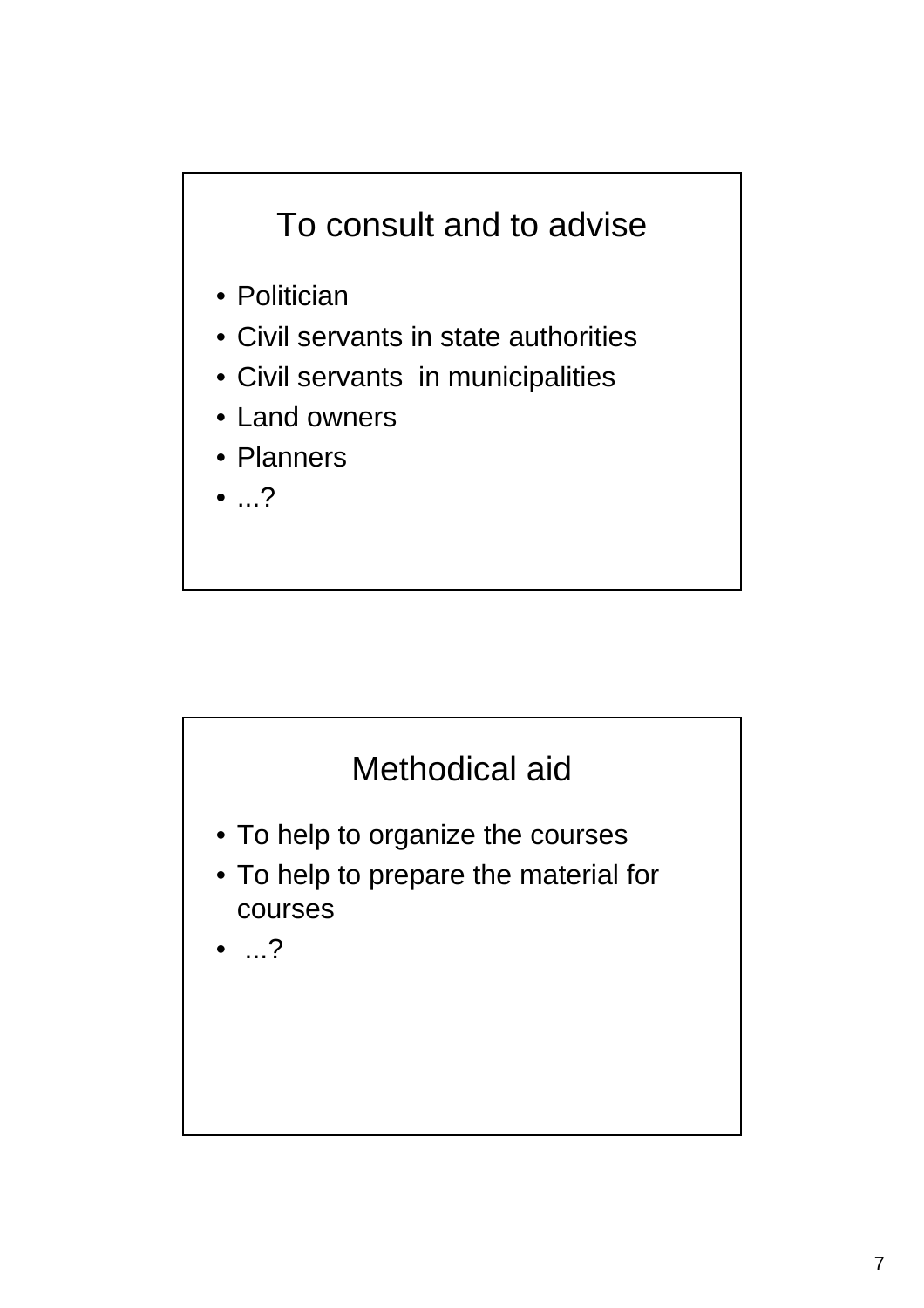## Preparation of different materials (Just some examples)

- Training materials for courses
- Guidelines for municipalities